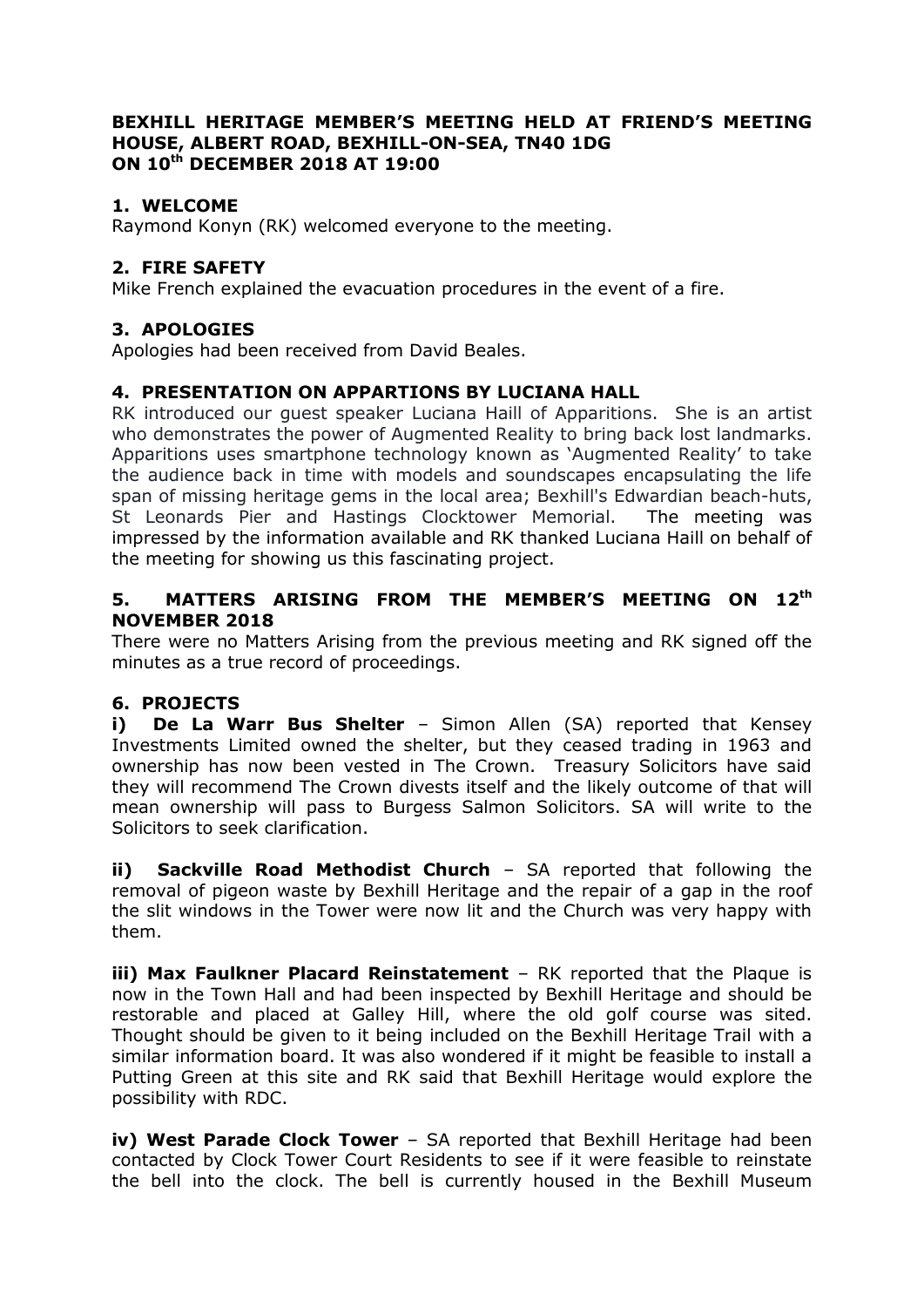opposite. The clock however has some major defects including mechanism issues and water ingress. SA had written to RDC but had yet to receive a reply.

**v) Local List** – RK said there was nothing new to report, but work continues apace on this important project.

**vi) East Parade Shelters** – RK reported that the RDC's Heritage Lottery Fund bid had been unsuccessful for the second time. It had progressed to the final selection but only 4 projects had been selected for funding. Bexhill Heritage had met with RDC to look at plans to refurbish the shelters. There were 2 or 3 possible funding opportunities in the coming year which might help. In the meantime, RDC will look at seeking some funds from Public Realm to use for the shelters. Bexhill Heritage had undertaken an inspection of the shelters and will submit a report to RDC next week. The Cavendish Court Shelter was in particularly poor condition due to vandalism. RDC were seeking to take this work forward separately from the wider regeneration of the East Parade.

### **7. PLANNING**

RK explained that our Planning Expert – David Beales – is unable to attend today so we have a report from him which he will now read out, however the Committee were unable to answer any detailed questions in David's absence.

**i) Local Plan** – Bexhill Heritage had sent a response to the Development and Sites Allocations Plan after the discussion held on Wednesday 29<sup>th</sup> November.

**ii) Cemetery Lodge** – there was nothing new to report as a reply is still awaited from RDC. A new access application has been submitted and the consultation period would expire on 19<sup>th</sup> December 2018.

**iii) Spindlewood** - the applicants had submitted a full drainage scheme to English Nature and we are awaiting their response. This has been heavily criticised by SPINDAG under guidance of a qualified engineer. There is no plan for foul drainage in the scheme and the local system does not have the capacity to cope.

**iv) Replacement Windows** – there had been two significant applications made for replacement UPVC windows opposite the DWLP. RDC seem to be considering the best way forward and DB is in contact the two RDC case officers to get a greater understanding of their position.

**v) Di Paolos** - a new application had been refused by RDC and another application had now been submitted which looks much better.

**vi) Little Common Co-Op Site** – another application had been submitted but it was no improvement on the previous one

**vii) Conversion of shops into Residential Units** – the old Halifax building in Devonshire Road had been converted into residential use. Clarity was needed from RDC as to the planning process for this conversion as no one had seen a request for Change of Use. A lot of these shops have original features under the new shop facades and these need to be preserved.